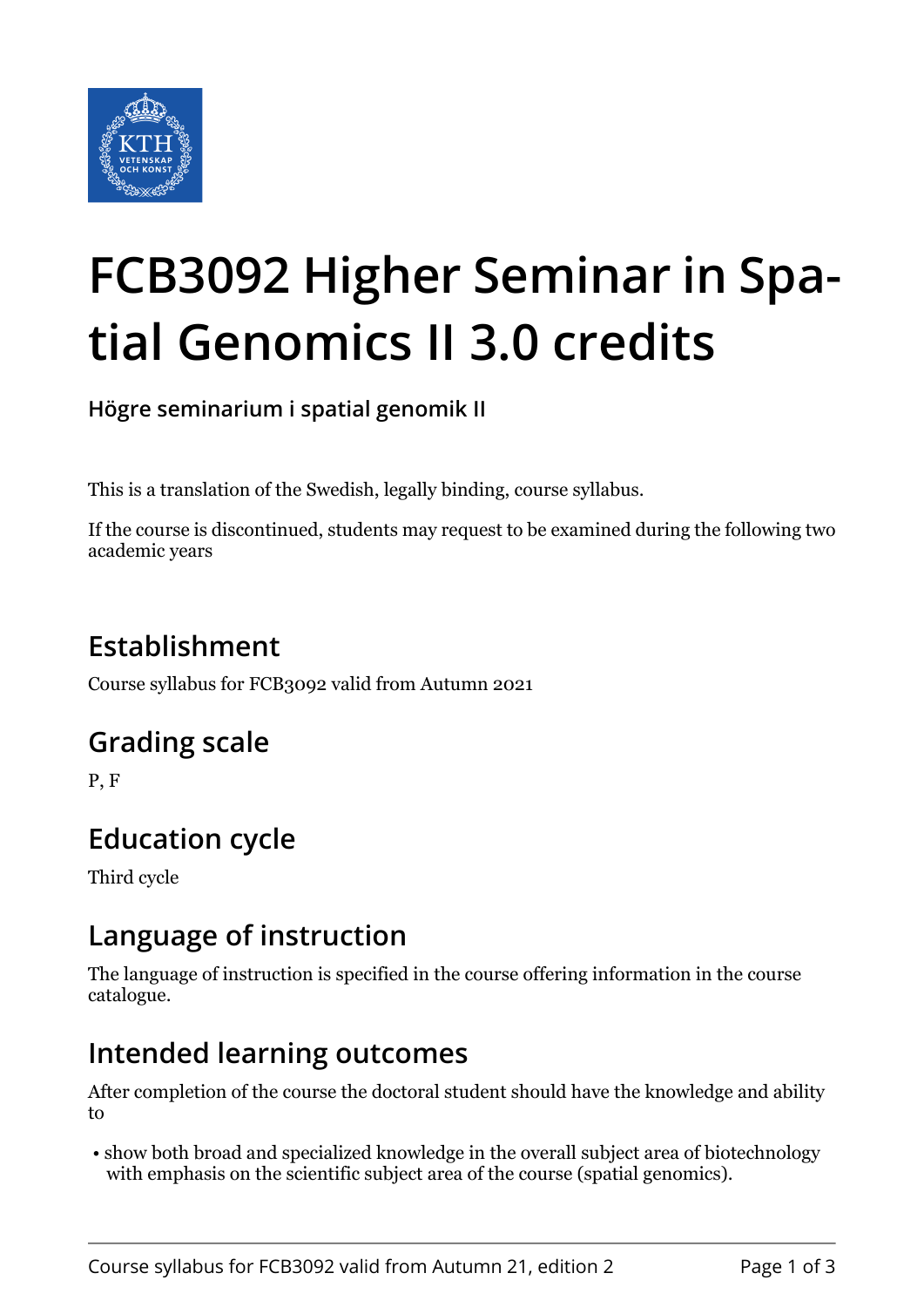- show the ability to present pedagogically, critically examine and discuss scientific papers in the subject of biotechnology with emphasis on the scientific subject area of the course.
- show insight into, and basic ability to apply, academic authorship and the international scientific publishing landscape with relevance to the scientific subject area of the course.
- show the ability to identify, discuss and reflect on ethics and sustainability aspects in the research that is discussed within the framework of the subject area of the course.

#### **Course contents**

The course takes the form of scientific, higher seminars that address current trends in research focusing on spatial genomics where doctoral students' own results, as well as other researchers' results, are presented, critically reviewed, discussed and given feedback. The course literature focuses on current trends in spatial genomics.

The course is the second in the seminar series.

# **Specific prerequisites**

Passed the course FCB3091.

## **Examination**

• DEL1 - Participation, 3.0 credits, grading scale: P, F

Based on recommendation from KTH's coordinator for disabilities, the examiner will decide how to adapt an examination for students with documented disability.

The examiner may apply another examination format when re-examining individual students.

Additional information about the course and grade criteria are found in the course memo.

## **Other requirements for final grade**

Requirements for final grade include active participation at 80% of the seminar sessions, which includes presenting, preparing and actively participating in reviewing and discussing selected scientific work.

## **Transitional regulations**

If the examination form is changed, the student will be examined according to the examination form that applied when the student was admitted to the course. If the course is completed, the student is given the opportunity to be examined on the course for another two academic years.